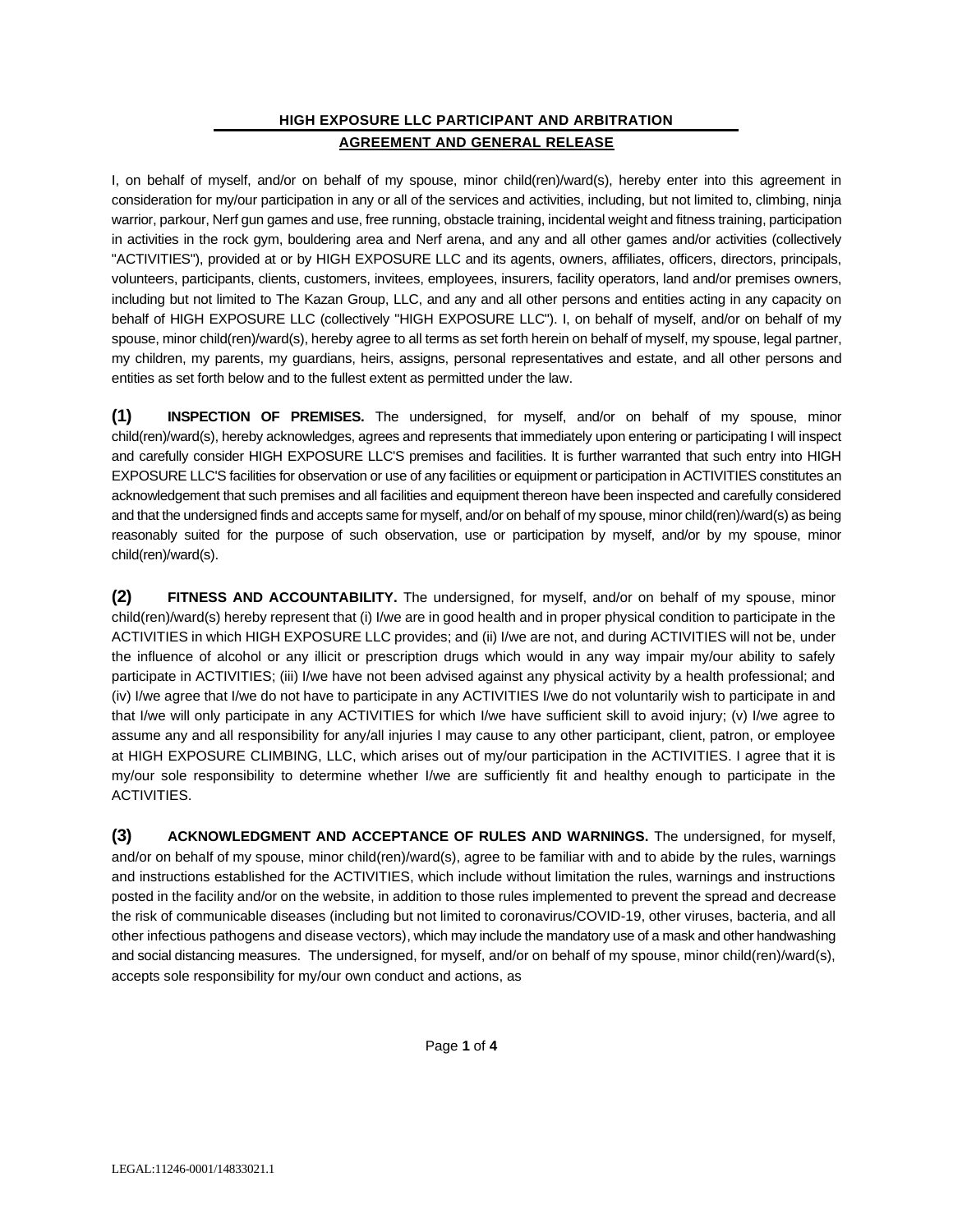well as the conduct and actions of my spouse, minor child(ren)/ward(s) while participating in the ACTIVITIES.

**(4) ACKNOWLEDGEMENT AND ASSUMPTION OF RISK.** I acknowledge that I and/or my spouse, minor child(ren)/ward(s), for whom I represent that I have full authority as parent or legal guardian to bind the minor participant to this agreement, am voluntarily participating in the ACTIVITIES, which I/we agree are dangerous and entail both known and unknown inherent risks, including the risk of injury, permanent disability, or even death, deriving from, but not limited to, equipment malfunctions; building malfunctions; lack of supervision and/or trained hosts; use of or lack of equipment including but not limited to padding, netting, harnesses, belays, goggles or facemasks or other equipment used in connection with the ACTIVITIES; physical demands and movements; slipping; falling; landing; or colliding with fixed objects or other people, as well as the negligence and/or omissions committed by me, my spouse and/or my child (ren)/ward(s), HIGH EXPOSURE LLC, and/or any other person and/or entity while on the premises; potential exposure to communicable disease (including but not limited to coronavirus/COVID-19, other viruses, bacteria, and all other infectious pathogens and disease vectors). I//we hereby voluntarily assume all such risks. Despite known and unknown risks including but not limited to such exposure, as well as to serious bodily injury, permanent disability, paralysis and loss of life that may be **sustained** while on or about HIGH EXPOSURE LLC's facility.

**(5) RELEASE OF LIABILITY.** I, on behalf of myself, and/or on behalf of my spouse hereby expressly, unconditionally and voluntarily remise, release, waive, relinquish, acquit, satisfy and forever discharge and agree and covenant not to sue HIGH EXPOSURE LLC, including its suppliers, designers, installers, creators, manufacturers of any equipment, obstacle or such other material in HIGH EXPOSURE LLC'S facility (all hereinafter referred to as "EQUIPMENT SUPPLIERS") and agree to hold said parties harmless of and from any and all manner of actions or omission (s), causes of action, suits, sums of money, controversies, damages, judgments, executions, claims and demands whatsoever, in law or in equity, including, but not limited to, any and all claims which allege negligent acts and/or omissions committed by HIGH EXPOSURE LLC or any EQUIPMENT SUPPLIERS while in or about the premises and/or while participating in or as a result of participating in any of the ACTIVITIES in or about the premises and/or while using any items purchased in or about the premises, whether the action arises out of any damage, loss, exposure to communicable disease (including but not limited to coronavirus/COVID-19, other viruses, bacteria, and all other infectious pathogens and disease vectors), personal injury, emotional injury, or death to me or my spouse. This Release of Liability is effective and valid regardless of whether the damage, loss or death is a result of any act or omission on the part of HIGH EXPOSURE LLC and/or any EQUIPMENT SUPPLIERS.

## **□ Check to Acknowledge and Agree**

**(6) INDEMNIFICATION.** I, on behalf of myself and my spouse, agree to indemnify and hold harmless HIGH EXPOSURE LLC and all EQUIPMENT SUPPLIERS from and against any and all losses, liabilities, claims, obligations, costs, damages and/or expenses whatsoever paid, incurred and/or suffered by HIGH EXPOSURE LLC and all EQUIPMENT SUPPLIERS as a result of any claims asserted by myself or my spouse against HIGH EXPOSURE LLC and all EQUIPMENT SUPPLIERS, including, but not limited to, any and all attorneys' fees, costs, damages and/or judgments HIGH EXPOSURE LLC and all EQUIPMENT SUPPLIERS incurs in the event of such loss whether caused by the negligence of HIGH EXPOSURE LLC or any EQUIPMENT SUPPLIERS and that on behalf of myself and/or my spouse I further agree to indemnify and hold harmless HIGH EXPOSURE LLC for any injury, exposure to communicable disease (including but not limited to coronavirus/COVID-19, other viruses, bacteria, and all other infectious pathogens and disease vectors), damage and/or harm myself and/or my spouse cause to HIGH EXPOSURE LLC or its facility and/or to any and all other persons and entities acting in any capacity on behalf of HIGH EXPOSURE LLC.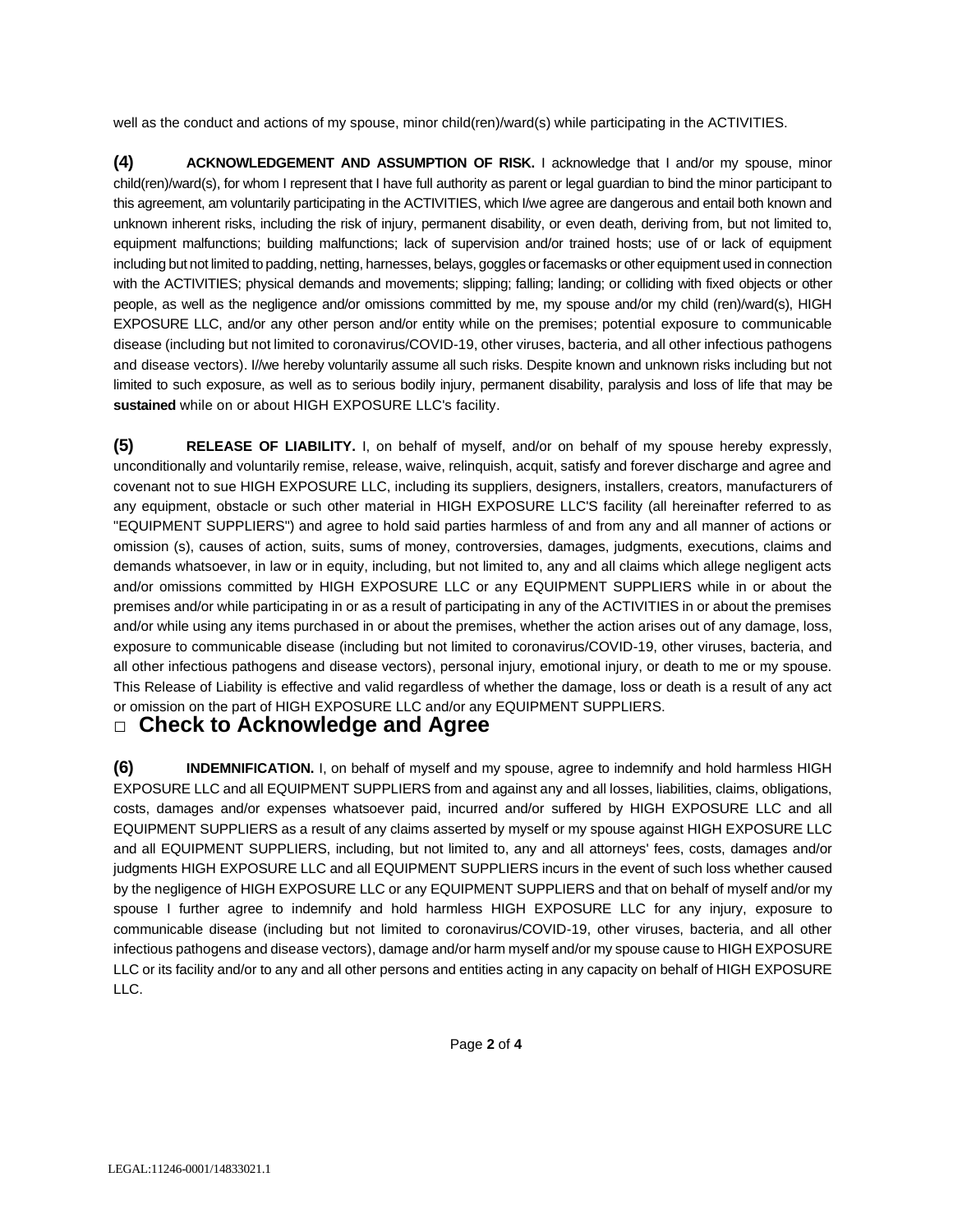**(7) LIABILITY FOR PROPERTY.** I, on behalf of myself and/or my spouse and my minor child(ren)/ward(s) agree HIGH EXPOSURE LLC is not liable to me/us or our guests, child(ren)/ward(s) for any personal property that is damaged, lost, or stolen while on or about the HIGH EXPOSURE LLC premises.

**(8) ATTORNEYS' FEES.** To the extent permitted by law, I, on behalf of myself, my spouse and/or my minor children, promise to indemnify and pay HIGH EXPOSURE LLC for any attorneys' fees and/or costs incurred to enforce the Arbitration provision of this agreement, including all costs associated with any collection efforts.

**(9) PHOTO RELEASE.** By entering HIGH EXPOSURE LLC and participating in the ACTIVITIES, I hereby grant HIGH EXPOSURE LLC on behalf of myself, my spouse and on behalf of my child(ren)/ward(s), the irrevocable right and permission to photograph and/or record me, my spouse or my child (ren)/ward(s) in connection with HIGH EXPOSURE LLC and to use the photograph and/or recording for all purposes, including advertising and promotional purposes, in any manner and all media now or hereafter known, in perpetuity throughout the world, without restriction as to alteration and without compensation.

**(10) TERMS OF AGREEMENT AND SEVERABILITY.** I understand that this agreement extends forever into the future and will have full force and legal effect each and every time I or my spouse and/ or child(ren)/ward(s) visit HIGH EXPOSURE LLC. The undersigned further expressly agrees that this agreement is intended to be as broad and inclusive as is permitted by the laws of this state and that if any portion thereof is held invalid, it is agreed that the balance shall, notwithstanding, continue in full legal force and effect.

**(11) ARBITRATION AND VENUE.** I, on behalf of myself and/or my spouse and my minor child(ren)/ward(s), agree that if I/we are injured at the premises and want to make a claim and/or if there are any disputes regarding this agreement and/or if I/we have any claims or disputes against HIGH EXPOSURE LLC for any reason whatsoever, whether based in tort, common law duty, contract, warranty, statutory violation, regulatory violation, and/or any other legal or equitable basis or theory, I/we hereby waive any right I/we have to a trial in a court of law before a judge and jury. I agree that such claims or disputes shall be resolved by binding arbitration before one arbitrator to be administered by the American Arbitration Association (the "AAA") and pursuant to its rules and procedures as found at [http://www.adr.org](about:blank) or by a retired New Jersey Superior Court Judge to be selected by the parties.

By initialing and signing below, I/we understand that Arbitration is a waiver of the right to bring suit in a court or judicial forum. Arbitration is a substitute for the right to seek relief in court. Arbitration is a private and confidential process of resolving claims or disputes at a hearing in front of a neutral third person, conducted outside of a court of law and without a judge or jury.

I/we further agree that the arbitration hearing will take place solely in the State of New Jersey and that the substantive law of New Jersey shall apply to the claim and/or dispute. The Arbitration shall be governed by the New Jersey Alternate Dispute Resolution Act, N.J.S.A. 2A:23A-1 *et seq*., ("NJADRA") and the Uniform Arbitration Act, N.J.S.A. 2A: 23B-1 *et seq.,* ("UAA"). The Arbitration proceedings, including all discovery, results, and awards shall be confidential. Unless otherwise agreed, ordered, or awarded, the Parties shall be responsible for paying their own attorneys' fees and expenses. The arbitrator, and not any federal, state, or local court or agency, shall have exclusive authority to resolve any dispute relating to the interpretation, applicability, enforceability or formation of this Agreement. I further agree that both HIGH EXPOSURE LLC and I/we shall resolve

LEGAL:11196-0001/12127879.1 Page **3** of **4**